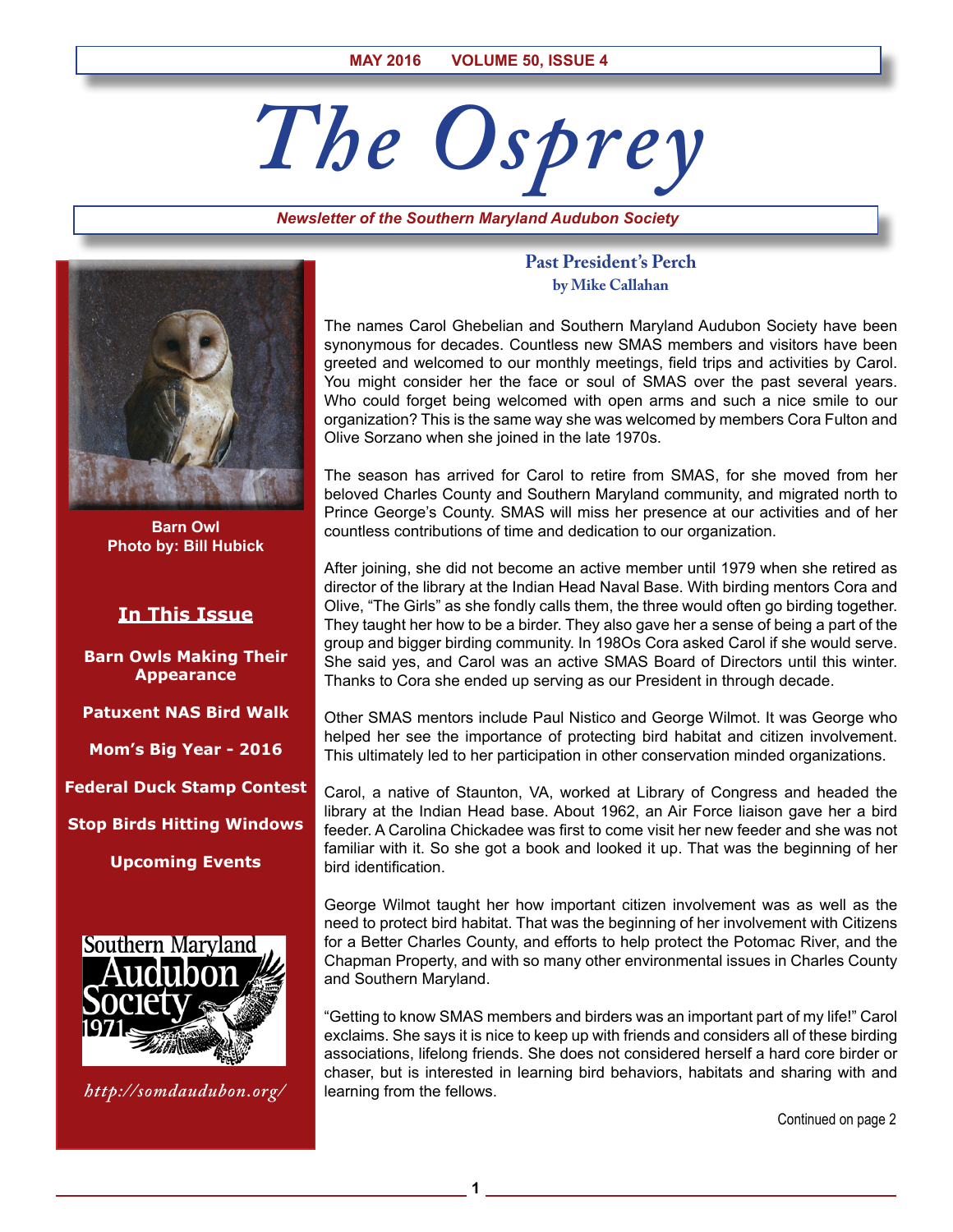Her husband Oscar was very supportive of her new hobby and endeavors, and made sure she had what she needed to be a good birder. They both hosted the tally rally for the Maryland portion of the Fort Belvoir Christmas Bird Count at their home for years. She served as the Maryland Coordinator for this count.

Good luck in your new home Carol! We look forward to you visiting us at SMAS activities once in a while. Carol would also love to have you visit her in her new home. Get in touch with her and maybe you can bird the new neighborhood together.

ghebelian@comcast.net

# **Barn Owls Making Their Appearance Jamie Drake Southern Maryland Newspapers - Mar 11, 2016**

The warmer than average weather this week has been quite welcome at our house. We've spent every available minute outside since the mercury in the thermometer went above 65 degrees.

Astronomically speaking, spring doesn't officially start until March 20, but don't tell that to the beautiful butterfly already flitting through our yard. Daffodils are blooming. Those of us with allergies are feeling an itchiness in our eyes.

It's hard to believe, but a month ago my oldest daughter and I went on a Southern Maryland Audubon Society field trip on a frigid 37-degree night to look for some elusive Barn Owls. Indigenous to every continent except Antarctica, Barn Owls are on the decline in many areas due to habitat destruction, lack of nesting sites and use of rodenticides.

Barn Owls, not to be confused with their nearly homophonic cousin the Barred Owl, are particularly striking, endowed by nature with an expressive heart-shaped face that has earned them the local nicknames ghost owl and monkeyfaced owl. They have tan feathers on their backs and white on their undersides, which makes them appear especially ghost-like when flying at night.

As darkness fell, we drove to a private farm near my childhood home in Charles County to meet up with fellow bird-lovers from the tri-county area and a few particularly devoted birders from Alexandria, Va., and Frederick who made the drive just for this event.

Mike Callahan, a raptor specialist from Charles County who works as an educator at the Nanjemoy Environmental Center by day, was our leader for the evening. It was easy to pick him out of the crowd: tall, jovial, and bedecked with a knitted owl cap and vanity plates that expressed his devotion to Barn Owls. His quick wit, honed from years of working with fifth graders, kept everyone in good spirits despite the cold.

According to our guide, Barn Owls just don't give a hoot. Really. They don't actually hoot like many owls do. Instead, their call is a raspy drawn-out screech that sounds kind of like a woman screaming and sucking in her breath at the same time.

I was quite impressed with Mike's calling ability, and I really hope he had some throat lozenges in his car for the drive home. The next day, my daughter and I both tried to imitate the Barn Owl's call for the rest of our family. I can report with certainty that it's not easy to make that sound, and no one at our house was impressed, just horrified and possibly embarrassed for us or by us, or both.

Barn Owls have specific habitat requirements. They like to live near wide, open fields such as grasslands or hayfields, and they avoid fields covered with row crops. Many live near brackish or saltwater marshes.

Meadow voles, also known as field mice, cause considerable agricultural damage and are the Barn Owls' primary source of food. A pair of nesting Barn Owls can kill as many as 3,000 mice a year. Although not all owls are exclusively nocturnal, Barn Owls hunt at night.

We made several stops along the edges of fallow fields. After Mike called a few times, we would listen attentively for any replying Barn Owls. We didn't hear any, but Canada geese honked in chorus nearly every time, much to everyone's amusement.

The night certainly wasn't boring. The moon was almost full and was our only source of light except for the occasional flashlight beam. I could imagine we were the only people in the world, although I knew civilization was just a few miles away. In between stops on the owl prowl, we were surprised by some white-tailed deer and at one point, much to everyone's delight, we heard a woodcock peent in the distance, trying his best to attract a mate.

At the very end of the night, Mike took us to an area where wooden boxes were installed on poles for the Barn Owls to use as nesting sites. As part of the conservation program in Southern Maryland, the nesting boxes are checked in the spring for activity and, if the boxes are in use, the owlets are banded later before they fledge. This program is particularly important for Barn Owls, as places suitable for nesting sites such as old hollow trees and abandoned buildings are not as commonplace as they once were.

Mike did a few calls near one of the boxes, and surprisingly, we heard the hoot of a Great Horned Owl in the woods across a field. Our leader stopped calling at that point, because Great Horned Owls can prey on smaller Barn Owls.

As we stood near one of the nesting boxes, Mike shined his flashlight beam on the entrance to look for inhabitants,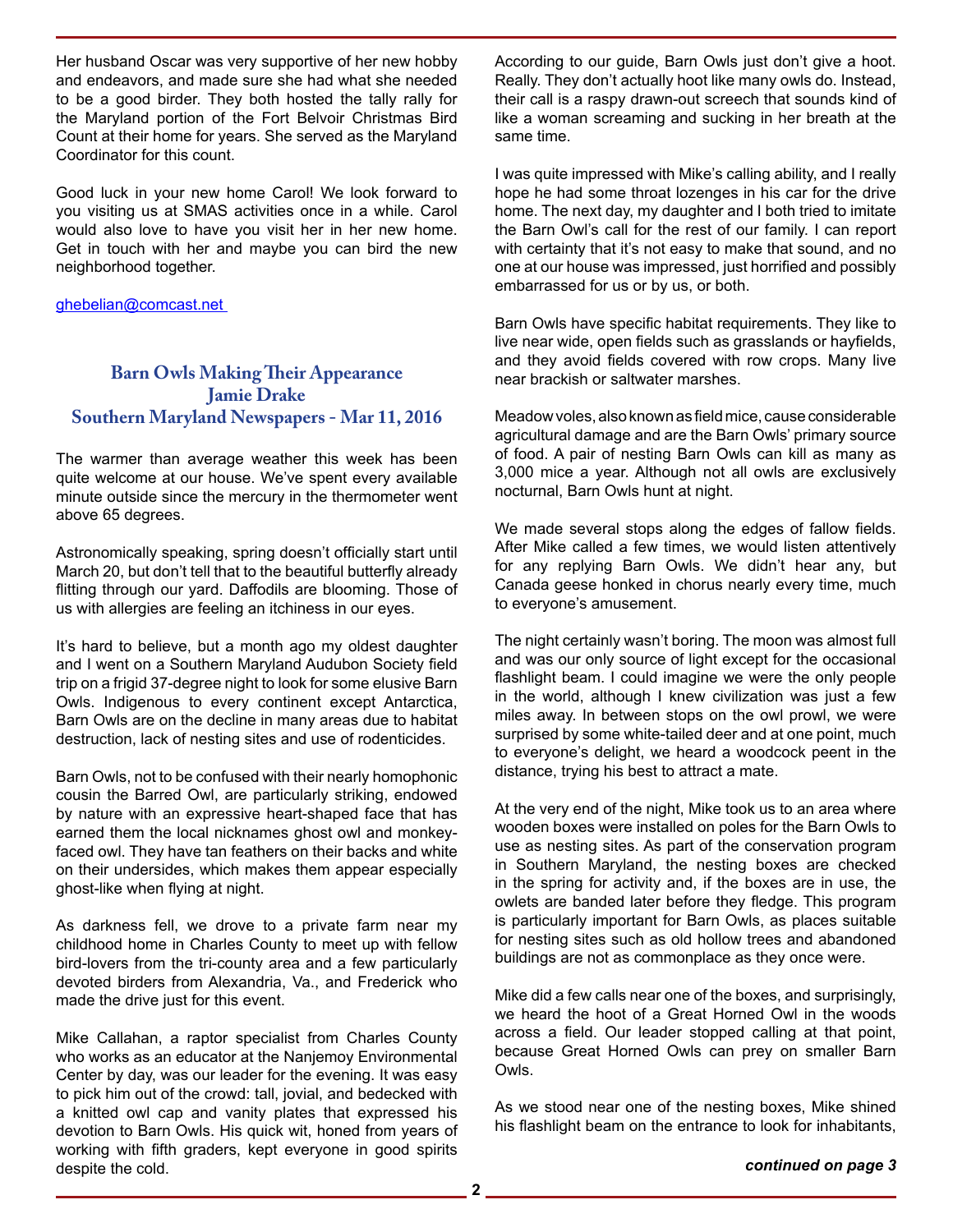but we saw nothing. He told us that scratch markings near the entrance hole indicate if a box is being used. Barn Owls usually nest beginning in April, but with warmerthan-average temperatures during much of winter, it was possible that nesting had already begun.

So the group shimmied closer to the nesting box to get a good look at the wood under the entrance hole. Just as he shined his light on the hole again, a magnificent— and lightning fast— Barn Owl shot out of the entrance and banked hard left flying off with nary a sound. It was over in seconds, but the experience will stick with me for a lifetime.

I saw a Barn Owl once before, about 20 years ago as I was driving home late from work one night near Wheatley Road in Dentsville. It swooped right over the windshield of my car and for a split-second, I almost fainted thinking an angel had come to take me home. It was an experience both spooky and exhilarating, and this recent sighting was just as thrilling.

Next weekend we'll be out for a second owl prowl, trying to find them in St. Mary's County. We won't need as many layers of clothes and our teeth won't chatter. And I'll have two daughters along this time, because prowling for owls has become a family affair.

jamiedrakeoutdoors@outlook.com

## **WELCOME, NEW MEMBERS!**

Thomas Anderson, Lusby Mr. Don Bazzle, White Plains Laura Blachek, Charlotte Hall Mrs. Marjorie Braender, Dunkirk Dolores Burgess, La Plata Shainna Callaway, Hollywood Nancy Cheville, Solomons Shirley Collova, Owings Jamie Cooley, California Suzanne Edgar, Leonardtown Deborah Emerson, North Beach Sue Garner, Dowell Tim Gipe, Fort Washington Joan Hawk, Broomes Island Gwyneth & Collin Hein, Lexington Park Sheryl L Hutchison, California Johnson, Clinton Mr. James Kinnett, California Ms. Daisy Krelic, California Tracy Lane, Lexington Park David Layman, California Joseph A Neal, Clinton Ronald G Niemann, Dunkirk Jerome E. Peuler, Jr., La Plata Karen Ritter, Dunkirk Joan C Schreck, Accokeek Candace Shannon, Huntingtown Anne Sledge, Lusby Connie Thompson, Welcome Ms. Nancy Ulanowicz, Owings Margaret T Ullman, La Plata

## **Patuxent NAS Bird Walk 12 March 2016 by Dean Newman**

Thirteen participants made the Early Waterfowl bird trip this year at Naval Air Station Patuxent River in spite of the cooling, cloudy weather. The skies threatened rain but the weatherman said we were good so the trip went ahead as planned. As long as we stayed on the lee side of the base, temperatures were bearable, but once on the windy side, the weather wasn't as comfortable as it had been the previous week.

As stated, this trip was billed as a waterfowl trip and, typically, there are lots of migrating ducks, scoters, grebes and loons on the bay and sheltered estuaries to view and identify. This year has been anything but typical for waterfowl, and the group had to look hard to find excitement and we did.

One of our participants, Zach Stickney, age 9, deserves special mention for his sharp birding skills and for his contagious exuberance and enthusiasm. I saw a group of passerines fly into a tree at the first stop and, by their activity, identified them casually as Cedar Waxwings without even bothering to glass them with my superexpensive Swarovski ELs. Zach soon corrected this misidentification, identifying them as a flock (yes a flock) of Northern Flickers.

My credibility was thus a bit shaky as I glassed a group of far-distant waterfowl and announced a scoter in the group. Zach commandeered my spotting scope for a better look and, once again, suggested an alternative diagnosis of Greater Scaup. He was correct.

So hats off to Zach, who at a relatively young age is demonstrating birding acuity beyond the level of a mere trip leader!

I'm not sure we set any records for numbers of species but we did manage to find a colony of Brown-headed Nuthatches and a wild Mallard/Peking hybrid individual that entertained us immensely. The group passed on a challenging round of gull identification or sorting through the countless Canada Goose flocks for the chance of a Cackling, so we called it quits around noon.

For next year, the base has started playing hardball regarding its access policies. Previous to this year, I've been able to drive through the gate with several vehicles in tow without issue from the guards. From now on we'll need to submit a list of attendees 72 hours in advance of the trip.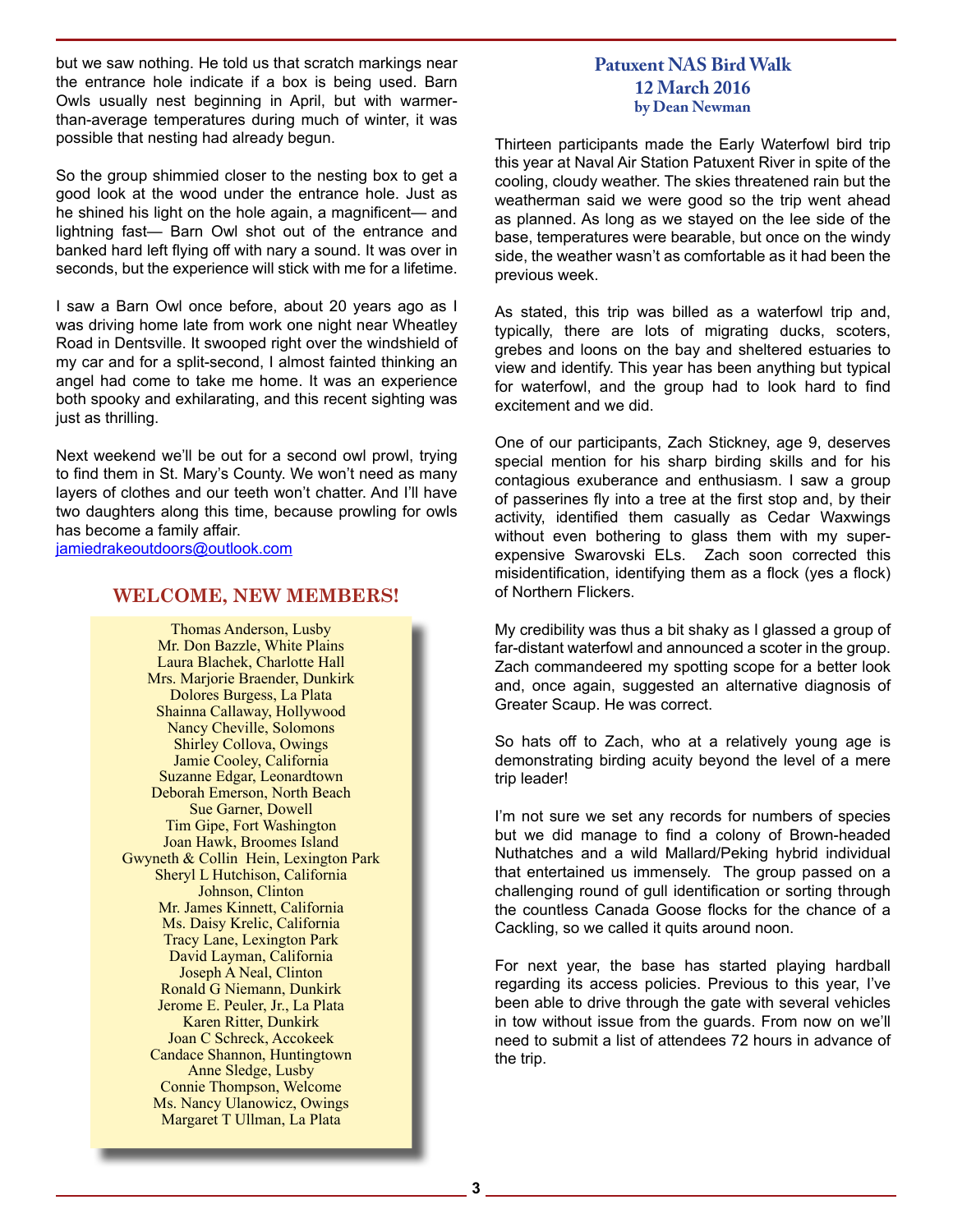## **Mom's Big Year - 2016 by Nancy McAllister**

**Stop Birds Hitting Windows Effective Window Solutions for Homeowners and Architects**

"Don't ask yourself what the world needs; ask yourself what makes you come alive. And then go and do that. Because what the world needs is people who have come alive." Howard Thurman

I'm a mom and I'm a birder. Passionate about both. And undeniably passionate about life. My love of birds started at an early age and has engulfed me for decades. Lots has happened in my life over that time. Through the ups and downs, family and friends have always been there, and thankfully…. so have the birds. This year, I'm planning to use my passion for birds as a tool to reinvent myself as a mom, as well as a means of healing. I'm inviting you to fasten your seatbelt and come along with me for the ride. In 2016, I'll be doing a Big Year, A Mom's Big Year…that is, an adapted version of the traditional birder's Big Year. I'll be going as many places and seeing as many birds as possible throughout 2016…all within the context of being the best mom I know how to be. I'll be blogging along the way and will share my internal reflections as well as the tangible side of the adventure, including the places, the people, and of course, the BIRDS…Hopefully LOTS of them! It's my hope that this trek will reveal ways that we all can use our true passion as a compass to reorient ourselves. I believe that this process has the potential to empower us to overcome our challenges in life.

Please follow my journey at www.momsbigyear.com

## **Federal Duck Stamp Contest by Paul Baicich**

The USFWS has made a creative proposal to tweak the rule for the Federal Duck Stamp Contest.

This proposal appeared in the Federal Register on Thursday, 11 February. It states that the portrayal of the waterfowl on the Duck Stamp (officially known as the Migratory Bird Hunting and Conservation Stamp) should be enhanced by the addition of an appropriate non-waterfowl migratory bird species, beginning with the 2016 contest (to be held this fall). This would be in addition to the dominant waterfowl species on the Stamp.

This idea is supported by the Friends of the Migratory Bird/Duck Stamp, among others. It's a perfect fit for the centennial of the Migratory Bird Treaty; it should challenge and motivate creative bird artists; and the presence of such a secondary species should help clarify that Stamp dollars go to secure NWR habitats that benefit bird species beyond waterfowl.

You can read a good explanation and find out how to comment on the proposal here:

 http://www.friendsofthestamp.org/news-items/innovativeproposal-to-change-duck-stamp-art-rules-supported-byfriends/



Birds hitting windows is one of the leading causes of bird deaths in the United States. It is estimated that up to 988 million birds are killed each year in the United States when they hit windows, making this threat one of the most costly to bird populations.

Migratory birds and backyard birds are among the most common victims, including declining species like Whitethroated Sparrow, Wood Thrush, Painted Bunting, Goldenwinged Warbler, and Anna's and Ruby-throated Hummingbird.

Now, after six years of research and testing more than 150 products, our Glass Collisions Program presents a comprehensive resource to help stop birds hitting windows: Proven products for existing and new windows for homeowners, architects, and builders, for every size and shape imaginable, and for every budget. Each of these products has been shown to significantly reduce bird collisions. (See "About Our Ratings," below.)

We at American Bird Conservancy are proud to be the first organization to promote glass collision awareness on a nationwide scale. But we need your help to make a difference for birds: Please take action today to help solve the problem of birds hitting windows, using one of the options [listed at the web site] below.

https://abcbirds.org/get-involved/bird-smart-glass/



**Wood Thrush window fatality photo by Lynne Wheeler**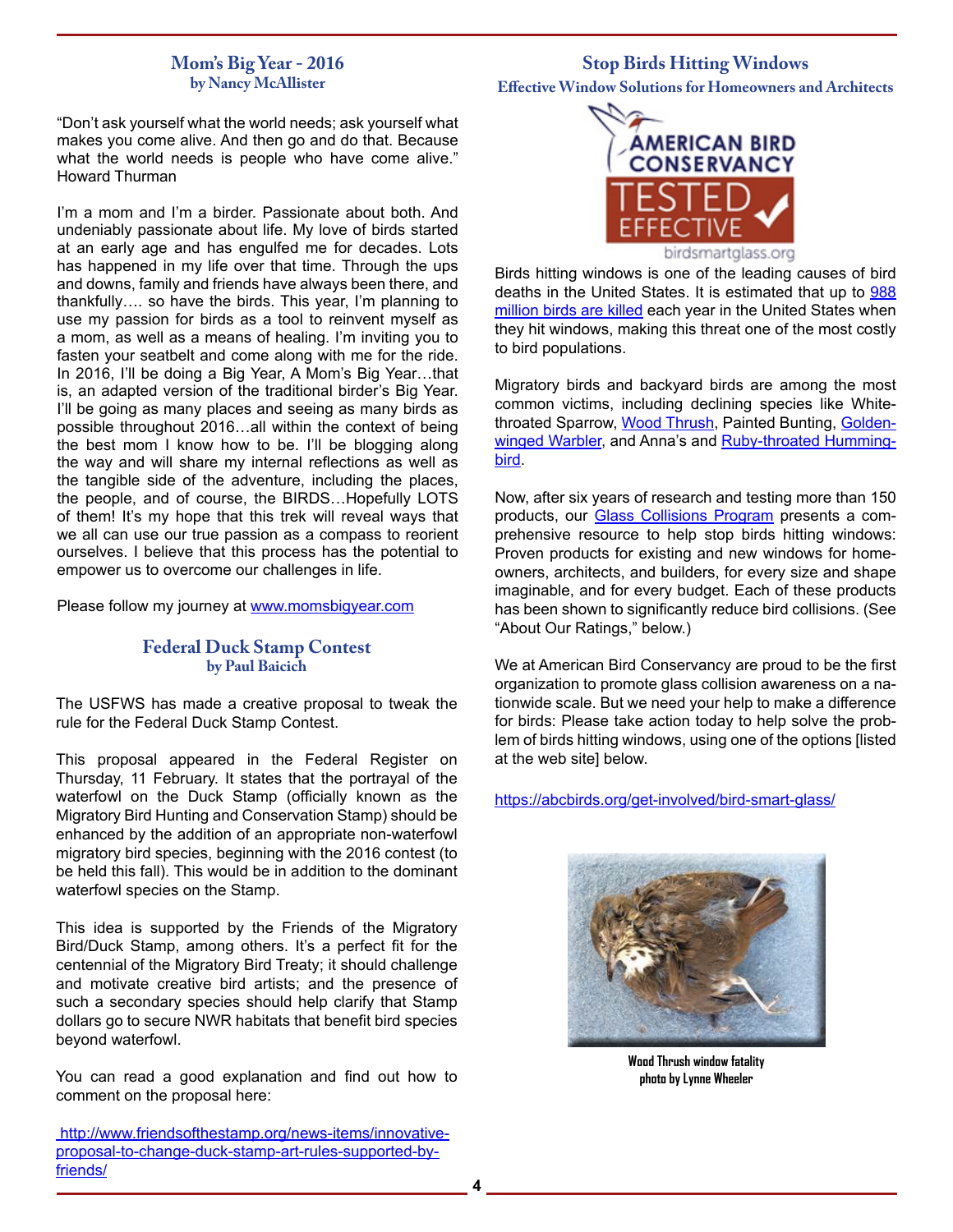*Southern Maryland Audubon Society* ADOPT-A-RAPTOR Foster Parents Needed!!



The Southern Maryland Audubon Society supports raptor conservation and research projects in the Southern Maryland area through the "Adopt-A-Raptor" Program. The program currently includes four species: **Osprey, Barn Owl, American Kestrel and Northern Saw-whet Owl**. Each bird is banded by a licensed bird bander with a serially numbered metal band, in cooperation with the U.S. Bird Banding Laboratory. A limited number of birds are available for adoption each year!

## **"Adopt-A-Nest" now available for Osprey, Barn Owl & Kestrels!**

## Adoptive "parents" will receive:

A certificate of adoption with the bird's band number, and location and date of banding.

Information on the ecology and migration patterns of the species

Any other pertinent information that may become available

#### Your support helps provide:

- Barn Owl Nest Boxes
- Osprey Nesting Platforms
- Kestrel Nest Boxes
- Mist Nets or Banding Supplies

Complete the form below to "Adopt-A-Raptor" with the Southern Maryland Audubon Society

--------------------------------------------------------------------------------------------- *Mail completed form to: Melissa Boyle, Adopt-a-Raptor, 10455 Point Lookout Rd. Scotland, MD 20687*

\_\_\_\_\_\_\_\_\_\_\_\_\_\_\_\_\_\_\_\_\_\_

Name:\_\_\_\_\_\_\_\_\_\_\_\_\_\_\_\_\_\_\_\_\_\_\_\_\_\_\_\_\_\_\_\_\_\_\_\_\_\_\_ Address:\_\_\_\_\_\_\_\_\_\_\_\_\_\_\_\_\_\_\_\_\_\_\_\_\_\_\_\_\_\_\_\_\_\_\_\_\_ \_\_\_\_\_\_\_\_\_\_\_\_\_\_\_\_\_\_\_\_\_\_\_\_\_\_\_\_\_\_\_\_\_\_\_\_\_\_\_\_\_\_\_\_ I wish to adopt:  $($ # of) Osprey, \$10 each / \$25 per nest  $(# of)$  Barn Owl, \$25 each / \$50 per nest (# of) Northern Saw-whet Owl, \$30 each (# of) American Kestrel, \$35 each / \$75 per nest Amount Enclosed: as it should appear on Adoption Certificate **Rule #1: Spread the Birding Gospel to the Masses by Nicholas Lund February 24, 2016**

Birds and Habitats Are Under Attack

Welcome, friends, to a new weekly feature here on Audubon.org: The Birdist's Rules for Birding. I'm honored to have been asked to appear regularly on your computer screens. Hello! If you don't yet know me from my previous writing here (go check it out! I talk about Star Wars!), my name is Nick Lund. By day, I am a mild-mannered policy wonk at an environmental nonprofit in D.C., but at night I write things about the world of birds and birding as The Birdist. My nocturnal manners, you ask? Slightly less mild!

So what's this all about? Primarily, this column is going to be a guide for nascent birders, the "bird curious" among us, if you will, looking to get deeper into the hobby. I remember those early days. For me, a switch flipped unexpectedly just over a decade ago when I picked up a used Peterson in a bookstore outside of Fort Wayne, Indiana. I walked into that store just a dumb ol' college student and walked out a birder. An infant birder, to be fair, with no mentors, no binoculars, no birding friends, and no idea where to go or what to do, but a birder all the same.

Those first months and years were tough. I was learning as much as I could, but it was all trial and error. The birds were the easy part—it was learning how to actually go birding that was tough. How do I find someone to go with? What do I do if I think I've found something rare? What should I wear?! I think it was two years before I went out in the field with another birder, and even then I was terrified about saying something incorrect.

But it doesn't need to be that way (heck, it probably didn't have to be that way for me, I was just shy and this was still pre-Internet-content-explosion). With some simple tips and rules of thumb, new birders can gain the confidence they need to dive right in. This column will be about etiquette. It'll be about gear. It'll be about what kinds of places have the best birds, how to find them when you get there, and then how to tell your friends all about it.

But most of all it'll be about love. Love for birds in all their forms, and love for the weird pastime of searching for as many of them as possible in all the nooks and crannies of this Earth. Which brings us to . . .

Rule #1: Spread the Gospel

To read the rest of this article, please follow this link: https://www.audubon.org/news/rule-1-spread-birdinggospel-masses

*Make checks payable to: Southern Maryland Audubon Society*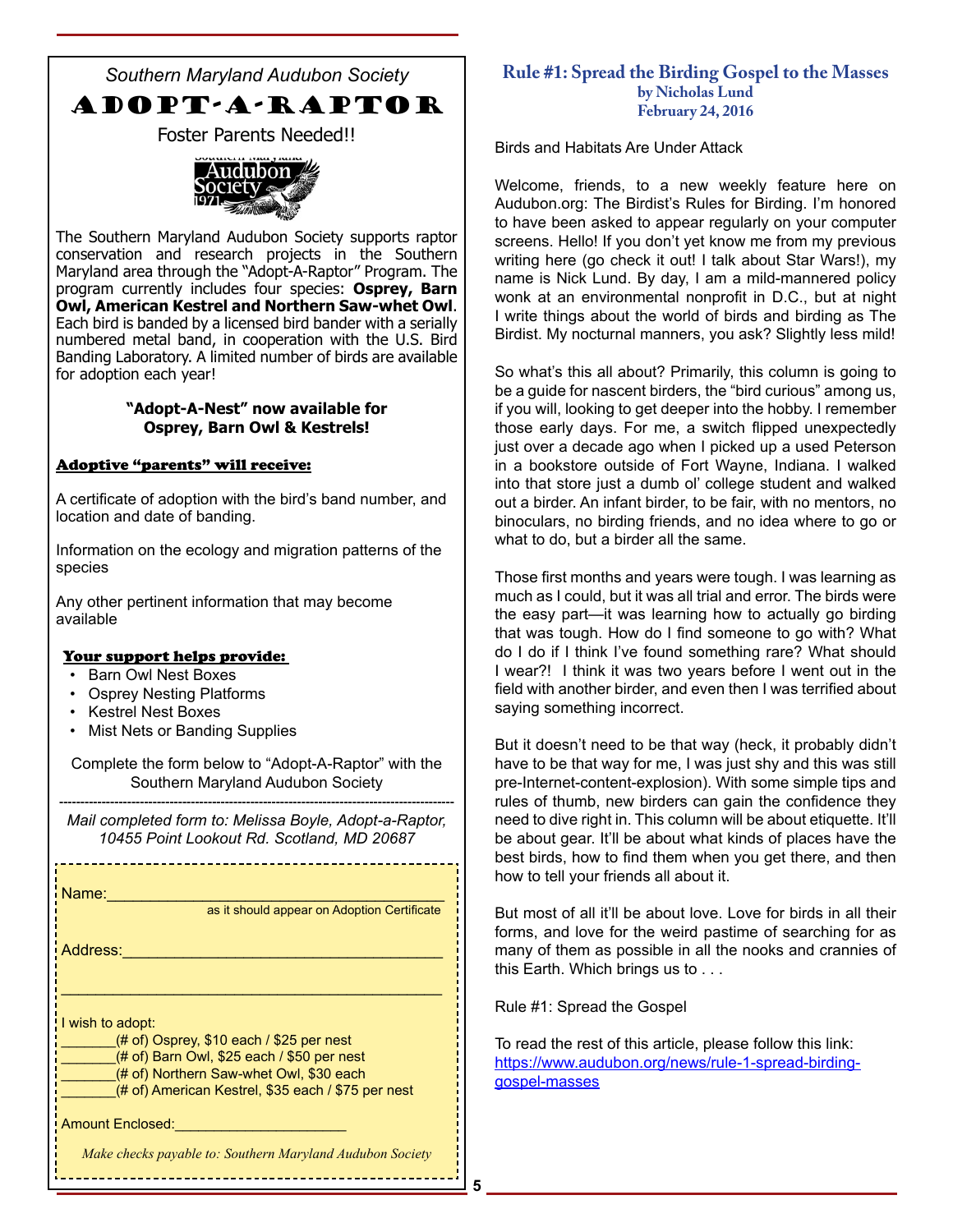#### **April 17 – SUNDAY – 8:00 a.m. – 12:00 p.m. FIELD TRIP**

#### **Indian Head area, Charles County**

"INDIAN HEAD RAIL TRAIL AND SMALLWOOD STATE PARK"

Leader: Lynne Wheeler

The Indian Head Rail Trail is one of the best locations for Red-headed Woodpeckers in the state. We will also bird Smallwood State Park, Marbury, MD for early migrants. Come and see the Red-heads and help us find migrants who are heading north!! Meet at 8:00 a.m. at the entrance to Smallwood State Park, Marbury, MD. This is a joint trip with the Audubon Naturalist Society. RSVP to Lynne at 301-751-8097 or comstockel@aol.com

## **April 24 – SUNDAY - 8 am – 11 am FIELD TRIP**

#### **Sotterley Plantation, Hollywood, St. Mary's County**  "EAGLES, EARTH DAY AND SOTTERLEY"

Leaders: David Moulton and Michael Patterson Wrap up your Earth Day week exploring the bird life on this scenic and historic Patuxent River property. Nesting Bald Eagles, early migrants, meadowlarks, woodpeckers and waterfowl can be found via Sotterley's extensive new trail system. From Rt. 235, go north on Sotterley Road, turn right through gates to the gravel parking lot on the Sotterley historic property. RSVP at moulton.davidh@gmail.com or 240-278-4473.

#### **April 30 – SATURDAY – 9:00 a.m. – 12 Noon FIELD TRIP**

**Elms Environmental Education Center, St. Mary's County** 

49300 St. James Road, Dameron, MD 20628 "BIRDING 101"

Leader(s): Dean Newman and Margarita Rochow

Calling on all wannabe birders!! Youths Welcome!! Are you tired of wondering and saying "What bird is that?" Do you want to get better at knowing what birds you are seeing? Birding 101 is the field trip for you! The more you walk the walk, the better you become! The location at the Elms Environmental Education Center offers a great habitat for birds. Dean and Margarita will point out helpful identification points such as: bird bill and facial markings, plumage details, field marks, flight patterns, sound, behavior, and habitat and seasonal expectation. Learn about birding apps too. Call or email Dean to register:

dean.newman@md.metrocast.net, dean.newman@dau.mil or 301-672-5464.

#### **May 4 – WEDNESDAY – 7:30 p.m. – 9:00 p.m. MONTHLY MEETING PROGRAM**

## **To Be Determined. See the website for location information.**

"ST. MARY'S COLLEGE – DATA ANALYSIS OF THE PORT TOBACCO CHRISTMAS BIRD COUNTS "

#### **May 14 – SATURDAY – All Day COUNTY MAY COUNTS**

Calvert, Charles, Prince George's, St. Mary's Counties Help is always appreciated from all: backyard birders, beginners, new members. This is a great way to learn! Data and information help save our birds. The county coordinators for you to contact are as follows:

 CALVERT: Sherman Suter (sjsuter29@verizon.net) CHARLES: Michael Patterson

 (301-752-5763, bigbuteo1@yahoo.com) PRINCE GEORGE'S COUNTY: Fred Fallon (410-286-8152, fwfallon@gmail.com)

 ST. MARY'S COUNTY: Tyler Bell (301-862-4623, jtylerbell@yahoo.com)

#### *continued on page 7*

| <b>MEMBERSHIP APPLICATION</b>                                                    |                                                                                                                                                                                                                                                                                                                                                                                       |  |  |
|----------------------------------------------------------------------------------|---------------------------------------------------------------------------------------------------------------------------------------------------------------------------------------------------------------------------------------------------------------------------------------------------------------------------------------------------------------------------------------|--|--|
| $\Box$                                                                           | Please enroll me as a member of the Southern Maryland Audubon Society. All of my membership dollars will help support local conservation<br>initiatives and enable us to provide southern Maryland teacher education scholarships to attend Hog Island, Audubon Camp in Maine.                                                                                                        |  |  |
|                                                                                  | Individual/Family: 1year \$20 2year \$35 3year \$45<br>$\Box$<br>Lifetime Membership: \$500<br>$\Box$<br>$\Box$<br>Donation:                                                                                                                                                                                                                                                          |  |  |
| $\Box$                                                                           | Please enroll me as a first time member of the National Audubon Society. You will automatically become a member of the Southern Maryland<br>Audubon Society. You will receive six issues of National's award winning Audubon Magazine. A fraction of my dues will be received to our chapter.<br>Your renewal information will come directly from the National Audubon Society.       |  |  |
|                                                                                  | Introductory Offer: 1 year \$20<br>$\Box$                                                                                                                                                                                                                                                                                                                                             |  |  |
|                                                                                  | Name:<br>and the control of the control of the control of the control of the control of the control of                                                                                                                                                                                                                                                                                |  |  |
|                                                                                  | State:<br>Zip: The Contract of the Contract of the Contract of the Contract of the Contract of the Contract of the Contract of the Contract of the Contract of the Contract of the Contract of the Contract of the Contract of the Contr<br>City:                                                                                                                                     |  |  |
|                                                                                  |                                                                                                                                                                                                                                                                                                                                                                                       |  |  |
| $\Box$                                                                           | Please enroll me for electronic delivery of our monthly newsletter The Osprey: ___ Email me a link to download the pdf, ___ Email me a notice it is<br>available on the website. My email address is: example and the second second second second second second second second second second second second second second second second second second second second second second secon |  |  |
|                                                                                  | me a paper copy.                                                                                                                                                                                                                                                                                                                                                                      |  |  |
|                                                                                  | Please make your check payable to Southern Maryland Audubon Society or National Audubon Society.                                                                                                                                                                                                                                                                                      |  |  |
| Mail to: Southern Maryland Audubon Society, P.O. Box 181, Bryans Road, MD 20616. |                                                                                                                                                                                                                                                                                                                                                                                       |  |  |
|                                                                                  | GREAT NEWS!! You can now go online and join SMAS via PayPal. Go to our website at somdaudubon.org for this new option.                                                                                                                                                                                                                                                                |  |  |

**6**